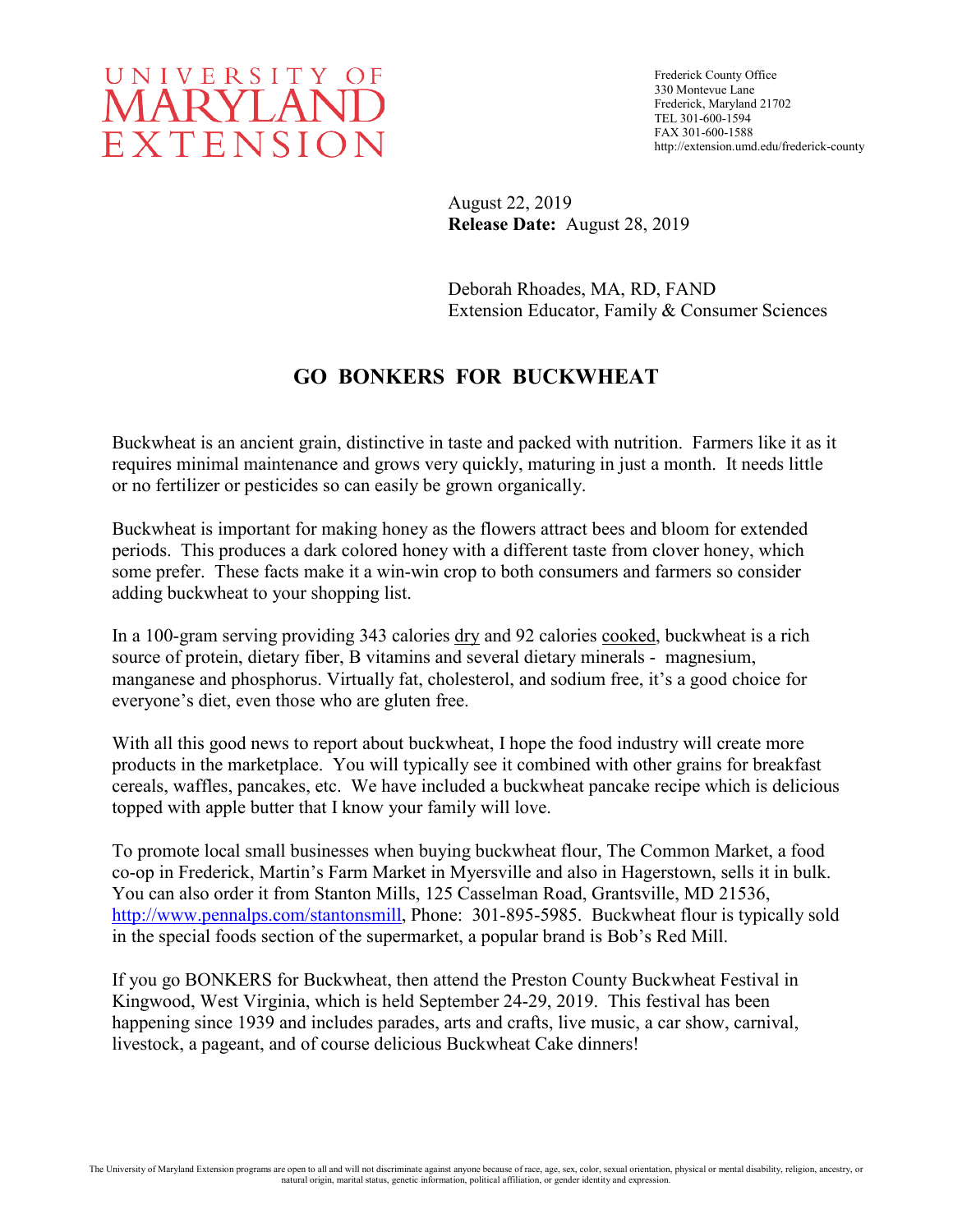## *BUCKWHEAT PANCAKE MIX*

2 cups buckwheat flour 2 cups whole wheat flour 4 Tablespoon sugar 4 teaspoons baking powder 2 teaspoon baking soda 1 teaspoon salt

Combine all ingredients in medium bowl until well blended. Store in airtight container at room temperature up to 2 months. Makes about 4 cups.

#### *BUCKWHEAT PANCAKES*

1 cup buckwheat pancake mix **(see recipe)** 2 Tablespoon oil 1 cup milk 1 egg, slightly beaten

> Grease griddle or skillet with butter or nonstick cooking spray. Heat until hot. Place pancake mix in medium bowl; make well in center.

Lightly beat the egg in a small bowl. Blend in oil and milk with wire whisk. Pour into well. Stir with wooden spoon just until blended (will have small lumps)

To make pancakes, drop 1/4 cupful of batter onto hot griddle. Cook 3-4 minutes or until bubbles appear and break on the surface of the pancakes. Turn pancakes with spatula. Cook 2-3 minutes or until bottoms are browns. (To check for doneness, gently lift bottom of pancake with spatula) Serve immediately. Makes about 12 large pancakes.

## *BUCKWHEAT BROWNIES*

1/2 cup unsalted butter 4 ounces bittersweet chocolate, chopped (70% Cacao or darker preferred) 1 1/4 cups sugar 1 teaspoon vanilla 6 eggs 1/2 cup flour 1 cup buckwheat flour 1/4 cup unsweetened cocoa powder 1/2 teaspoon baking powder 1/4 teaspoon kosher salt



Preheat oven to 350°F. Line a 9-inch square baking pan with foil and lightly grease the foil.

Melt the butter and chopped chocolate in a saucepan over low heat. Stir often. When melted, pour into a large mixing bowl and whisk in sugar and vanilla.

Separate eggs. Add egg yolks to chocolate, beating well after each.

In separate bowl, whisk together flours, cocoa powder, baking powder and salt. Add half to liquids, beating well before adding remaining dry ingredients.

Beat egg whites until peaks form, fold into batter until blended. Pour into prepared pan and bake for 30 minutes or until done. Place on wire rack to cool. May be frosted, dusted with powdered sugar or served plain. Yields 9 brownies.